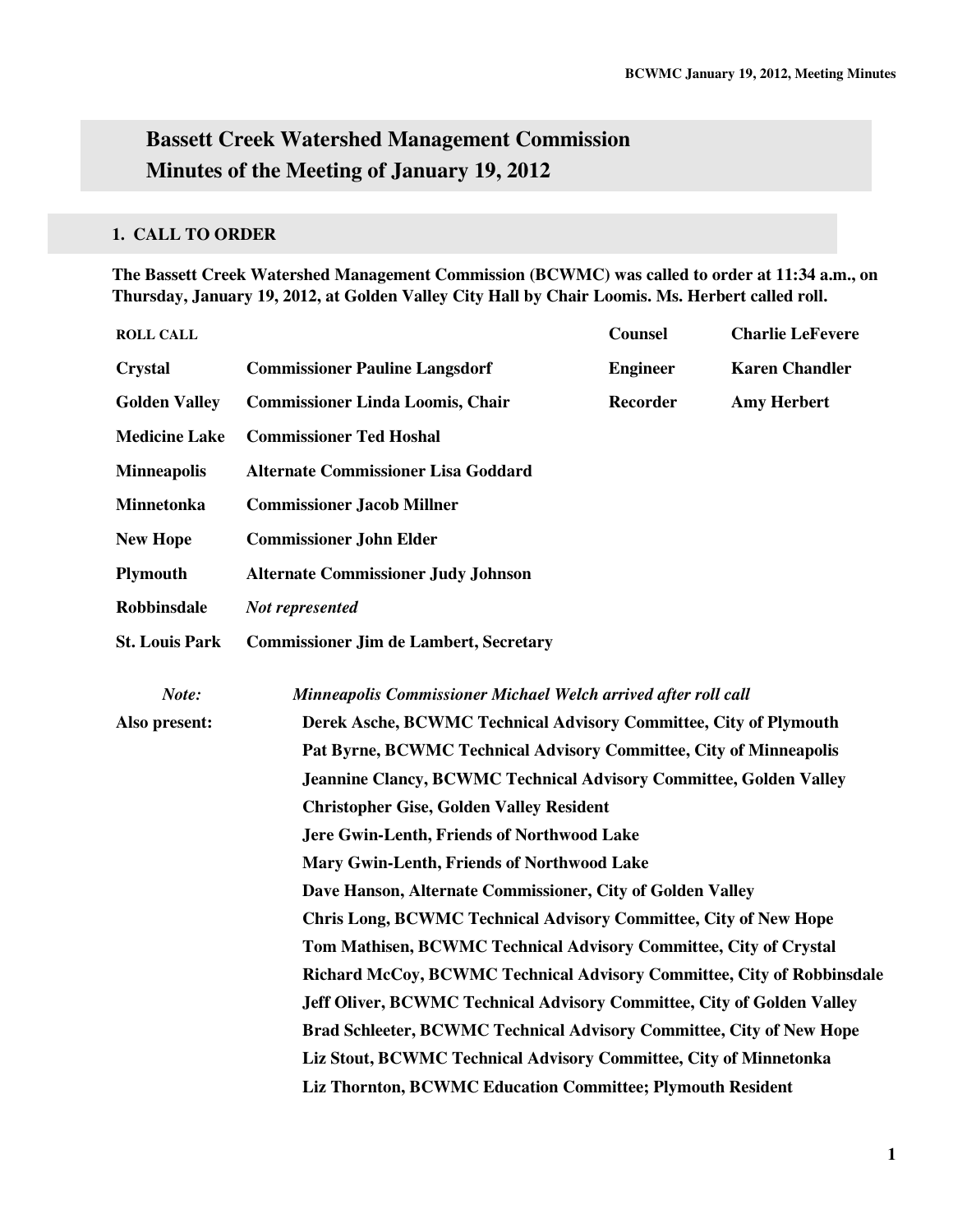# **2. APPROVAL OF AGENDA AND CONSENT AGENDA**

**Commissioner Langsdorf moved to approve the Agenda and the Consent Agenda. Commissioner Hoshal seconded the motion. Ms. Chandler commented that an agenda item could be added in order for the Commission to discuss the request by Hennepin County that the Commission send a technical representative to an upcoming Southwest Light Rail Transit meeting. Chair Loomis requested that the item be added to the agenda. Commissioners Langsdorf and Hoshal approved the friendly amendment. The motion carried unanimously with eight votes in favor [City of Robbinsdale absent from vote].** 

# **3. CITIZEN INPUT ON NON-AGENDA ITEMS**

**No citizen input on non-agenda items** 

# **4. ADMINISTRATION**

**4A. Presentation of November 16, 2011, Meeting Minutes. The meeting minutes were approved as part of the Consent Agenda.** 

**4B. Presentation of Financial Statements. The BCWMC's January 2012 financial report was approved as part of the Consent Agenda.** 

**The general and construction account balances reported in the January 2012 Financial Report are as follows:** 

| <b>Checking Account Balance</b>                                    | \$460,633.05       |
|--------------------------------------------------------------------|--------------------|
| <b>TOTAL GENERAL FUND BALANCE</b>                                  | \$460,633.05       |
| <b>TOTAL CONSTRUCTION CASH &amp;</b><br><b>INVESTMENTS</b>         | \$2,457,641.12     |
| <b>Revenue</b>                                                     | \$12,396.94        |
| <b>Current Expenses</b>                                            | $(\$5,483.15)$     |
| <b>TOTAL ON-HAND CONSTRUCTION</b><br><b>CASH &amp; INVESTMENTS</b> | \$2,464,554.91     |
| <b>CIP Projects Levied - Budget Remaining</b>                      | $(\$2,294,090.58)$ |
| <b>Closed Projects Remaining Balance</b>                           | \$170,464.33       |
| <b>Anticipated Closed Project Balance</b>                          | \$183,555.49       |

**4C. Presentation of Invoices for Payment Approval.** 

**i. Kennedy & Graven – Legal Services through November 30, 2011 – invoice for the amount of \$1,251.05.**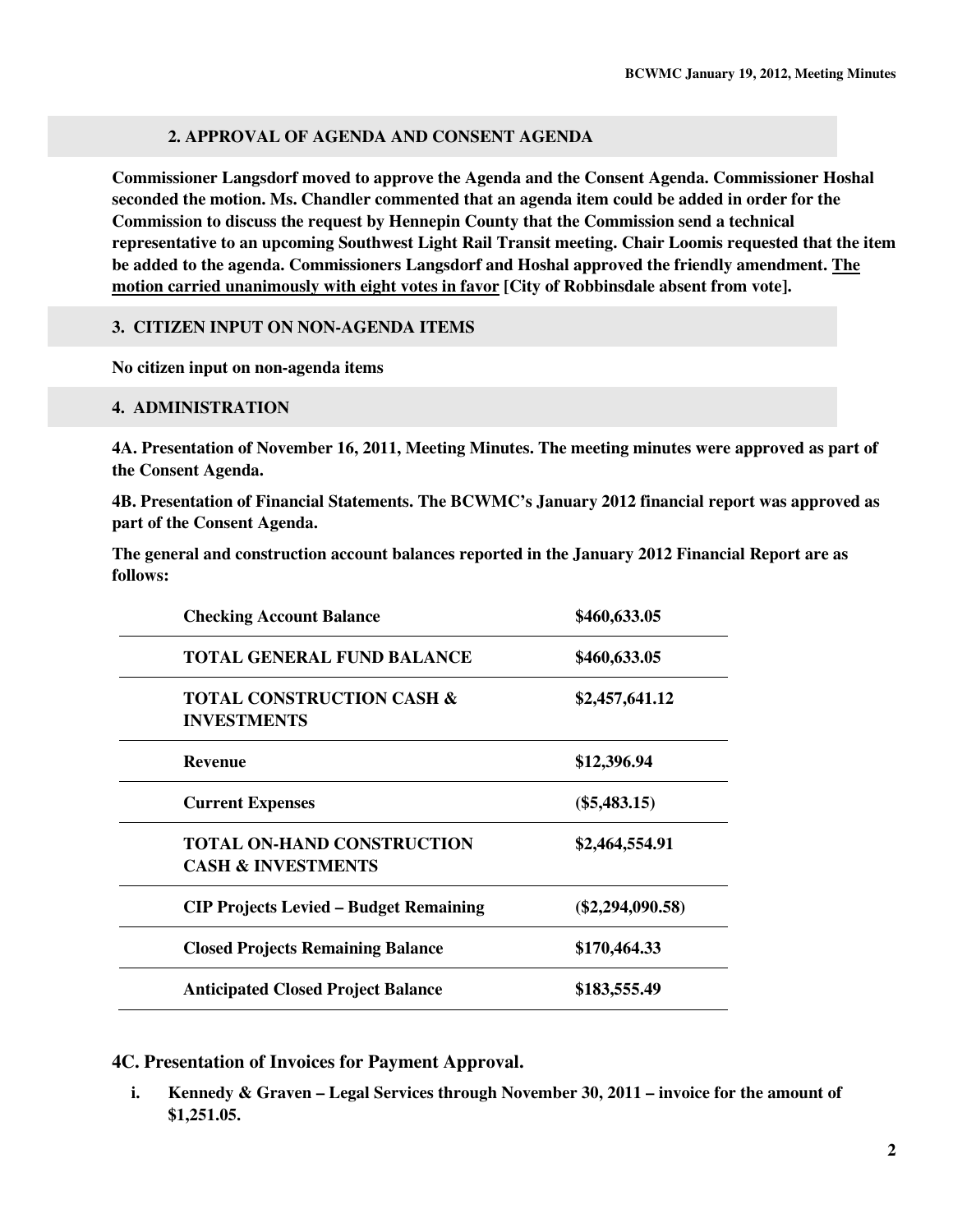- **ii. Barr Engineering Company Engineering Services through December 30, 2011 invoice for the amount of \$23,134.22.**
- **iii. Amy Herbert December Secretarial Services invoice for the amount of \$1,377.48.**
- **iv. D'amico ACE Catering January BCWMC meeting catering invoice for the amount of \$300.42.**
- **v. D'amico ACE Catering Cake for January BCWMC meeting invoice for the amount of \$37.55.**
- **vi. Metropolitan Council Environmental Services 2011 CAMP Participation invoice for the amount of \$4,550.**
- **vii. Hennepin County Environmental Services 2011 River Watch Participation invoice for the amount of \$2,000.**
- **viii. Minneapolis Park and Recreation Board BCWMC Participation in WOMP Costs invoice for the amount of \$4,249.77.**
- **ix. Rice Creek Watershed District 2011 Blue Thumb Membership invoice for the amount of \$1,500.**
- **x. CNA Surety Annual Bond/ Policy invoice for the amount of \$100.**
- **xi. Shingle Creek Watershed 2011 Metro Blooms Rain Garden Workshops invoice for the amount of \$2,000.**

**Commissioner Langsdorf moved to approve payment of all of the invoices. Commissioner Elder seconded the motion. By call of roll the motion carried unanimously with eight votes in favor [City of Robbinsdale absent from vote].** 

**4D. Determine Location to Store the BCWMC Education Display. Commissioner Elder stated that the City of New Hope is offering to store the education display and can work out the details with the Education Committee.**

**4E. Review Engagement Letter from MMKR for Audit of Fiscal Year 2011. Acting Commissioner Goddard moved to contract with MMKR for the audit for the BCWMC's fiscal year 2011. Commissioner Elder seconded the motion. The motion carried unanimously with eight votes in favor [City of Robbinsdale absent from vote].**

**4F. Update on 2010, 2011, and 2012 Grants. Ms. Chandler reported that the Commission has applied for an extension from the Minnesota Board of Water and Soil Resources (BWSR) for the \$360,000 grant that the Commission was awarded for the 2010 Plymouth Creek and Bassett Creek restoration projects. She said the extension will provide time for the Commission and BWSR to sort through the details about the grant match and other information required by BWSR for its grant reporting purposes.**

**Ms. Chandler said that the Commission needs to deliver by February 1 the annual report on the 2011 grant for the as-of-yet unconstructed Wirth Lake Outlet Structure. She said the Commission Engineer is working to meet that deadline.** 

**Ms. Chandler said the grant that the Commission has been awarded for its 2012 Main Stem restoration project will have a different process of fund disbursements compared to the earlier grants. She said that the Commission's work plan on this grant needs to be finalized by the end of March. She commented that BWSR recommended that a draft be forwarded to its staff by mid-February. Ms. Chandler said that the agreements need to be signed by the end of April.**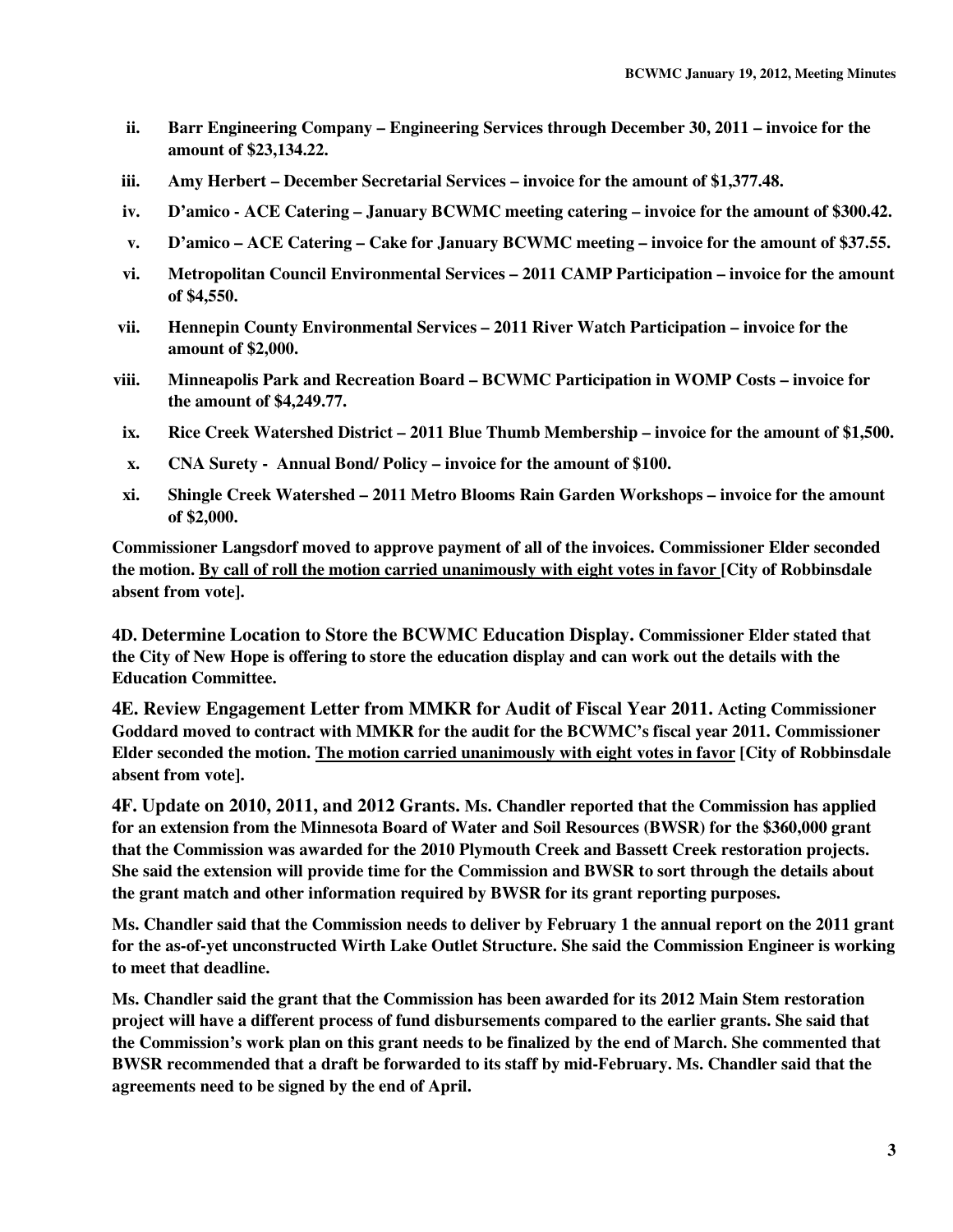**4G. Resolution 12-01 Approving the Transfer of 2011 Funds from the BCWMC Administrative Account to the Long-Term Maintenance and Channel Erosion Accounts. Commissioner Elder moved to approve Resolution 12-01. Commissioner de Lambert seconded the motion. The motion carried unanimously with eight votes in favor [City of Robbinsdale absent from vote].**

**4H. Resolution 12-02 Designating Depositories for BCWMC Funds. Commissioner de Lambert moved to approve Resolution 12-02 designating RBC Dain Rauscher, Wells Fargo, and 4M Fund as the BCWMC's depositories for funds. Commissioner Hoshal seconded the motion. The motion carried unanimously with eight votes in favor [City of Robbinsdale absent from vote].**

**4I. Discuss Reimbursing the BCWMC a Percentage of the Annual Tax Levy for Administrative Expenses Charged to CIP Projects and to Transfer Funds into the Administrative Account. Commissioner Goddard moved to direct staff to prepare a resolution for review at the February meeting that would direct the Commission to transfer 2.5% of its 2011 tax levy request to Hennepin County from the BCWMC CIP account to its administrative account. Commissioner Elder seconded the motion. The motion carried unanimously with eight votes in favor [City of Robbinsdale absent from vote].**

**4J. Approve Adding to the February BCWMC Agenda a Review of the 2012 Engineering Budget. Chair Loomis said that she had asked the Recording Administrator to prepare a draft February agenda for today's meeting, which has been handed out. She noted that a review of the BCWMC's 2012 budget is on this draft agenda. She asked if the Commission would like to add or remove any items to its draft February meeting agenda.** 

**Commissioner Hoshal asked if the Commission would be interested in having a presentation by Eric Evenson, the Administrator for the Minnehaha Creek Watershed District, on aquatic invasive species (AIS). He noted that there is a meeting on February 8 at 7:00 p.m. at Plymouth City Hall coordinated by the Association of Medicine Lake Area Citizens (AMLAC) to discuss AIS and funding AIS work and Eric Evenson will be presenting at the meeting. Commissioner Hoshal said that if the commissioners are planning to attend the February 8th AMLAC meeting then perhaps the Commission wouldn't need Eric Evenson to also conduct the presentation at a BCWMC meeting. Acting Commissioner Johnson asked if it would be possible for the City of Plymouth to tape the presentation to make it available for the Commission and asked Mr. Asche to check into it. Chair Loomis said that if the taping isn't possible then the Commission could ask Mr. Evenson to come do the AIS presentation at the March Commission meeting. The Commission indicated consent to the suggestions by Acting Commissioner Johnson and Chair Loomis and to the draft February meeting agenda.**

**4K. Resolutions 12-03 and 12-04 – Resolutions of Appreciation for Outgoing Commissioners. BCWMC Technical Advisory Committee member Tom Mathisen presented words of recognition and appreciation for the services of out-going BCWMC Commissioner Pauline Langsdorf, City of Crystal. Commissioner de Lambert moved the approval of Resolution 12-03, a Resolution of Appreciation for the Services of Pauline Langsdorf. Commissioner Elder seconded the motion. The motion carried unanimously with eight votes in favor [City of Robbinsdale absent from vote].** 

**Dave Hanson, Alternate Commissioner from Golden Valley, presented words of recognition and appreciation for outgoing Commissioner Linda Loomis. Acting Commissioner Judy Johnson moved to approve Resolution 12-04, a Resolution of Appreciation for the services of Linda Loomis. The motion carried unanimously with eight votes in favor [City of Robbinsdale absent from vote].**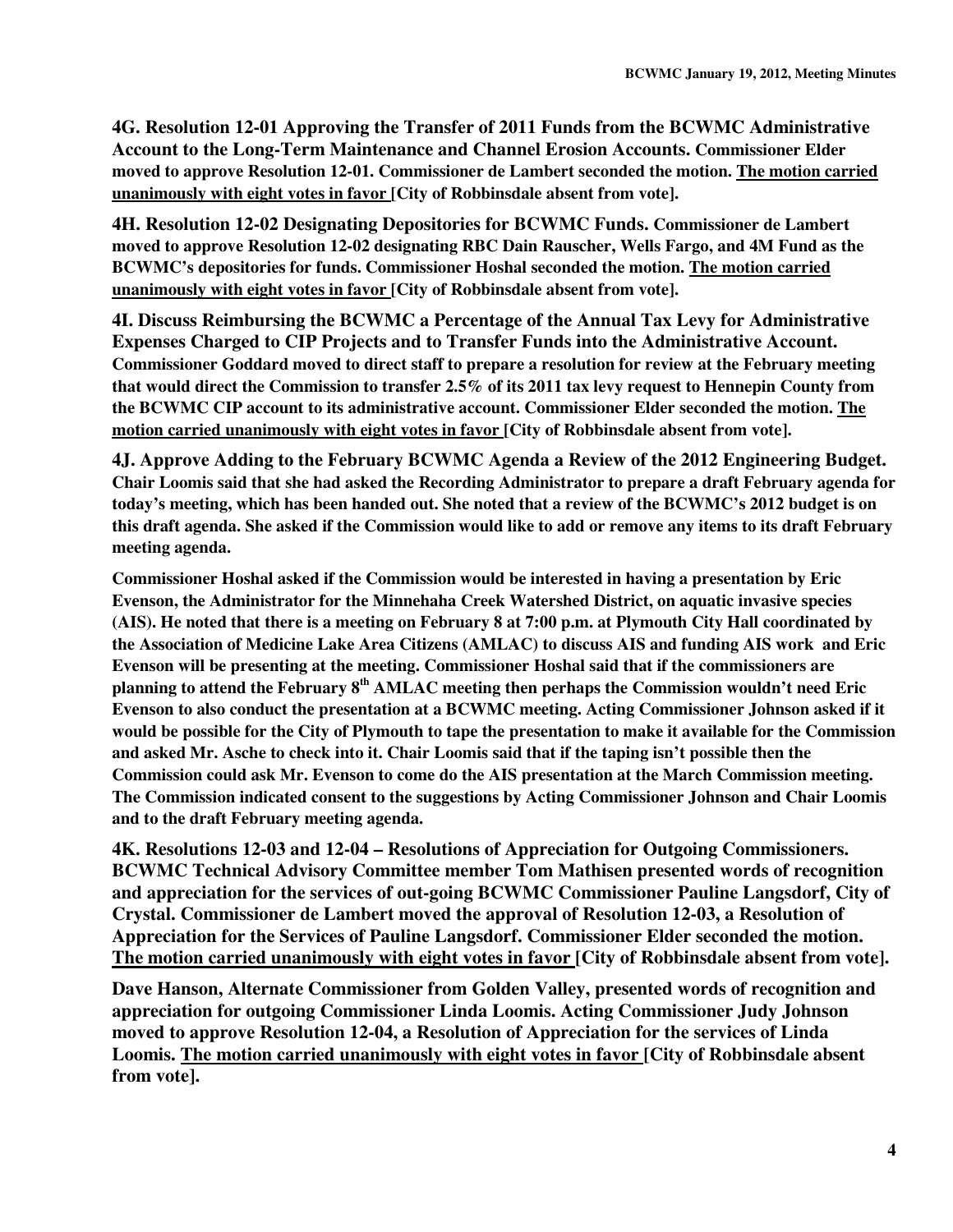#### **5. NEW BUSINESS**

- **A. Requests by the Association of Medicine Lake Area Citizens (AMLAC)**
	- **i. BCWMC to Create a Document about the Medicine Lake Dam and Lake Level. Chair Loomis reported that the Commission received a request from the Association of Medicine Lake Area Citizens to create a document about the Medicine Lake Dam and lake level. Ms. Chandler said that a document had previously been prepared by the Commission Engineer on this topic and Len Kremer had delivered a presentation about it. Ms. Chandler wondered if AMLAC was just interested in having all of that historic information combined into one document or if AMLAC is interested in something else. She commented that if the request is to create a document using the existing information and addressing just a few new questions then the Commission Engineer estimates that the work could be done for \$5,000. Commissioner Hoshal said he thought that AMLAC wanted the information in one document so that AMLAC could deliver the information to its residents in response to their questions.**

**Commissioner Elder asked if there was a way that AMLAC would cost share for the work. Ms. Clancy remarked that the City of Golden Valley's understanding has been that when the Commission Engineer is asked for work products that are for a specific city or a specific city's organization then that city is solely responsible for the costs of that work. Acting Commissioner Johnson asked if the Commission had a budget for the item. The Commission noted that it didn't have this type of work budgeted.** 

**Acting Commissioner Goddard suggested that the Commission put the issue back to AMLAC and ask if it is interested in having this work be done at AMLAC's expense and if so, then to provide more specifics on what information it wants; otherwise the Cities of Plymouth and Medicine Lake could possibly provide the information.** 

**Mr. Asche commented that AMLAC's request reads like a scope of services for a feasibility document. He said perhaps AMLAC would want to touch base with Minnehaha Creek Watershed District to find out what was involved with the Gray's Bay dam. Acting Commissioner Johnson recommended no action on this item and suggested that she or Commissioner Hoshal communicate with them that there were questions about what AMLAC was requesting and then perhaps the cities can work with AMLAC to provide the information that is already available.** 

**Chair Loomis asked if the Commission wanted to take no action or wanted to table the agenda item until the February BCWMC meeting. The Commission concurred that it would table the item until the February meeting.** 

- **ii. BCWMC Participation in a 7 p.m. February 8th meeting on Aquatic Invasive Species. See discussion under agenda item 4J.**
- **B. TAC Recommendations** 
	- **i. Review of Channel Maintenance Fund Applications for 2012 Projects. Mr. Asche noted that the TAC reviewed a request from the City of Golden Valley for \$100,000 in Channel Maintenance funds for a 2012 stream bank restoration on the Bassett Creek Main Stem Reach 1, subreach 2. He said that Golden Valley has just over \$144,000 available to it in BCWMC Channel Maintenance funds. Mr. Asche reported that the TAC recommends that the**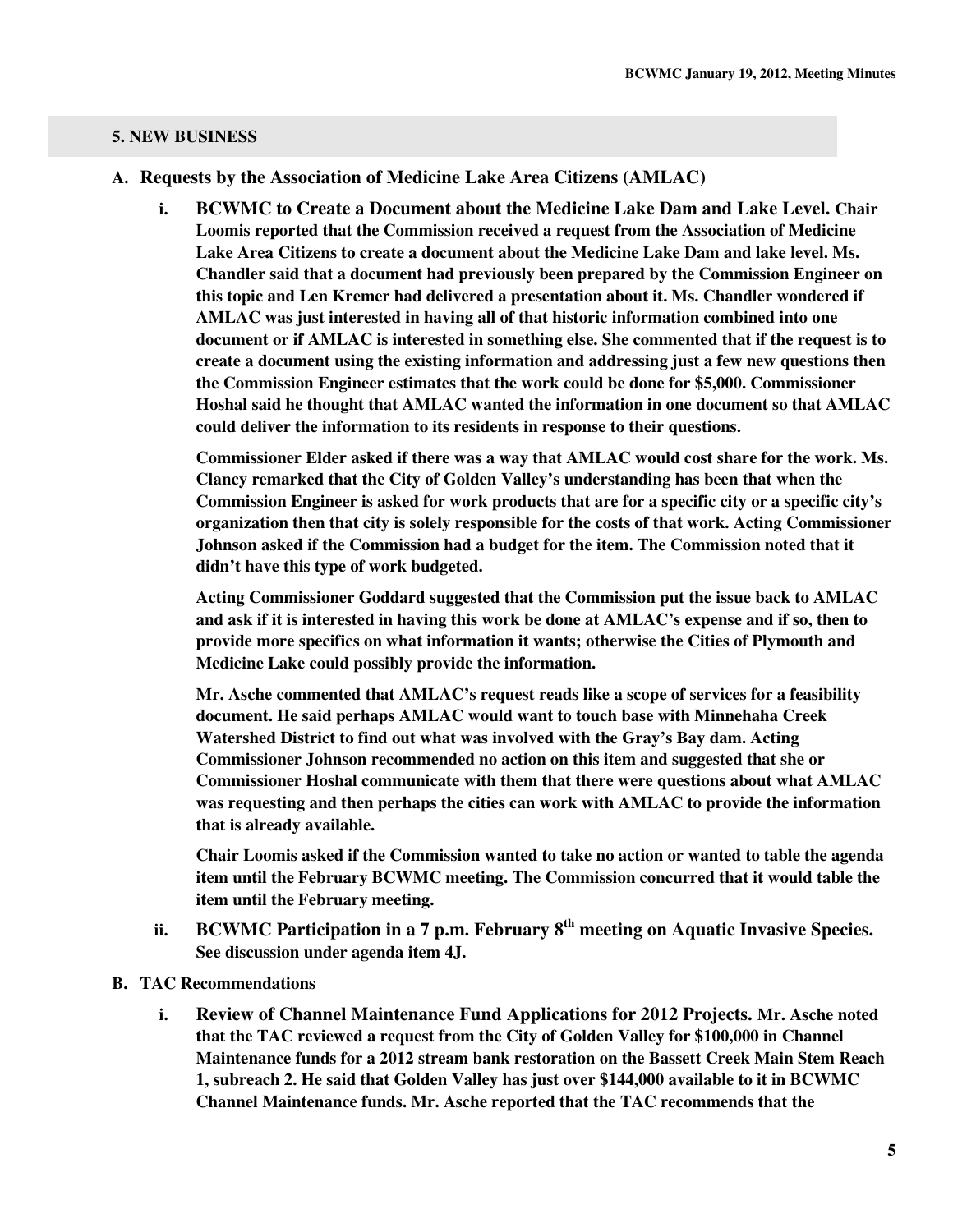**Commission approve the City of Golden Valley's request for Channel Maintenance funds in the amount of \$100,000. Commissioner Langsdorf moved to approve the proposal by the City of Golden Valley for the use of \$100,000 from the BCWMC Channel Maintenance Fund for its 2012 Main Stem restoration project. Commissioner de Lambert seconded the motion. The motion carried unanimously with eight votes in favor [City of Robbinsdale absent from vote].** 

- **ii. Next Generation Plan Issue Identification. Mr. Asche said that the TAC discussed the responses to the four questionnaires about issue identification. He said that the TAC recommends that the next step would be for all of the issue identification feedback to be assembled and brought to the Commission for its review, feedback, and addition of other issues at the February Commission meeting. Mr. Asche said that the TAC also recommends that the Commission discuss the Next Generation Plan planning process and communicate on how the process will happen. Chair Loomis said that the Next Generation Plan issues will be on the February meeting and as part of that discussion the Commission can decide how it wants to proceed with the process and if it wants to call for a work session apart from a regular Commission meeting to work on the Plan.**
- **iii. Preparation of Feasibility Study for the 2013 CIP Project NL-2 (Wetland dredging adjacent to the Four Seasons Mall site). Mr. Asche said that this project is in the Commission's CIP as a water quality improvement project for Northwood Lake. He said that the** *Watershed Management Plan* **identifies the project as a pond dredging project that has the potential to reduce 73 pounds of phosphorous annually from draining into Northwood Lake as well as 14% of the total loading going into Northwood Lake. Mr. Asche described the complexities of the project due to the unknowns of the adjacent project, which is the redevelopment of the Four Seasons Mall site.**

**Mr. Asche summarized that the idea for the feasibility of this project is to broaden the scope of it and include other things besides the pond dredging that would contribute to the water quality improvement goal of an annual 73 pound reduction in phosphorus and 14% total loading draining into Northwood Lake. He noted some of the potential projects that could achieve the reductions and said that this feasibility report would focus on the various combinations of projects that could be undertaken to meet the goals.** 

**Mr. Asche noted that the TAC discussed at some length the benefit to having the information from the P8 and XP-SWMM models that the Commission approved in its 2012 budget but hasn't yet moved ahead to order the work. He said that the TAC recommends that the Commission direct Barr Engineering to update both of those models and to start the updates with the Northwood Lake watershed. Mr. Asche said that he could prepare the scope of services for the feasibility study. He said that the TAC recommends that the Commission move forward with directing the feasibility study be prepared.** 

**Ms. Chandler noted that the first part of the study could be a presentation of the different options but the report needs to end with a recommendation otherwise the Commission would not have what it needs to order the project. Ms. Chandler stated that the Commission Engineer believes that this project would require a minor plan amendment and also that the Commission would need a do-not-exceed number for its tax levy by the Commission's June meeting.** 

**The Commission discussed the potential cost of the feasibility study. Mr. Asche said that he believes it would cost at least \$50,000.**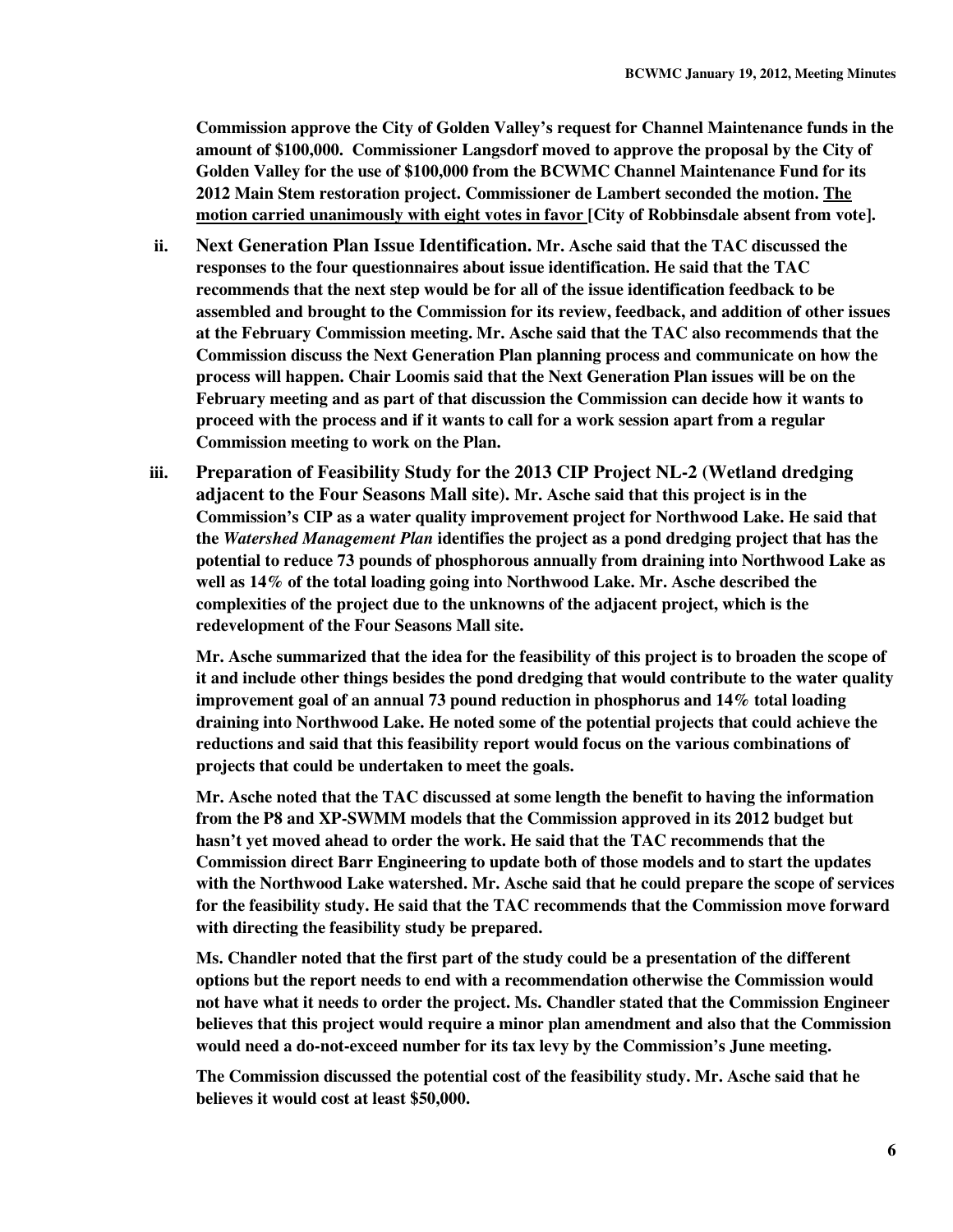**Ms. Gwin-Lenth asked what role New Hope will play in the scope of services. Mr. Asche said the City of Plymouth has met with the City of New Hope staff preliminarily on this project and the City will be involved in this project, which will be part of the scope of services.** 

**Acting Commissioner Johnson moved for Barr Engineering Company to proceed with doing the hydrologic and hydraulic modeling and the XP-SWMM modeling beginning with the Northwood Lake subwatershed and also moved that the City of Plymouth prepare the scope of services for the feasibility report and distribute the scope of services to the BCWMC's engineering pool. Commissioner Langsdorf seconded the motion.** 

**There was discussion about whether the Commission or the City of Plymouth would be the client for the feasibility study. Acting Commissioner Goddard brought up the issue of the project's time frame in relation to the Commission selecting who would be the client for the feasibility study.** 

**The Commission agreed that the quickest process would be for the City of Plymouth to handle the feasibility study.** 

**The Commission discussed the need for a resolution to be prepared for the Commission for its February meeting that would approve an agreement between the City of Plymouth and the Commission regarding the preparation of the feasibility report and the reimbursement for the costs of preparing the report. Chair Loomis directed legal counsel to prepare a draft of the necessary documents for the February meeting regarding the arrangement between the City of Plymouth and the BCWMC for the preparation of the feasibility report.** 

**Chair Loomis made the friendly amendment to the motion to include that the Commission is ordering the feasibility study for the CIP project NL-2, the City of Plymouth would be responsible for the feasibility study, and the BCWMC's legal counsel would prepare the agreement between the City of Plymouth and the BCWMC regarding the feasibility study.** 

**The friendly amendment was approved by Acting Commissioner Johnson and Commissioner Langsdorf. The motion carried unanimously with eight votes in favor [City of Robbinsdale absent from vote].** 

- **C. Request from City of Plymouth for the BCWMC to Prepare a Feasibility Study for the Pond Dredging Project in the Northwood Lake Watershed (on the BCWMC's CIP for 2013). See discussion in 4Biii.**
- **D. Request for Authorization to Proceed with 2012 Watershed-wide Water Quality (P8) Modeling Study. See discussion in 4Biii.**
- **E. Request for Authorization to Proceed with 2012 Watershed-wide Hydrologic and Hydraulic (XP-SWMM) Modeling Study. See discussion in 4Biii.**
- **F. Draft BCWMC Letter to Mississippi Watershed Management Organization on Draft Amendment to MWMO 2011-2012 Plan. Ms. Chandler said that the amendment includes a project for the old Bassett Creek Tunnel. She said the Commission Engineer prepared draft comments to send to the MWMO to remind it of the joint and cooperative agreement between the MWMO and the BCWMC and to request that a reference to the agreement be included in the MWMO's Plan amendment. Chair Loomis noted that she has authorized the Commission Engineer to review the plan amendment and to draft the comments. Commissioner de Lambert moved to approve**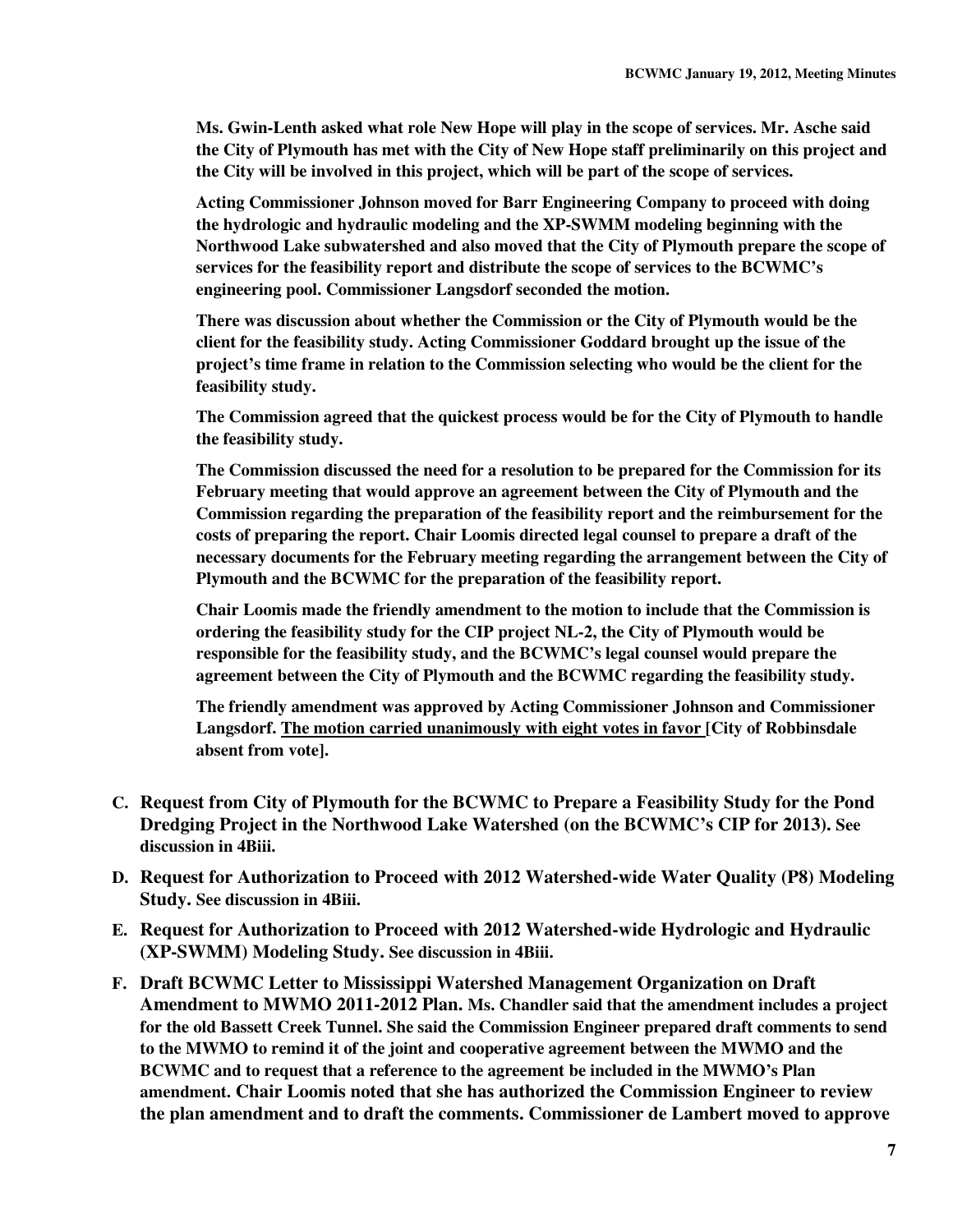**sending the comments to the MWMO. Acting Commissioner Goddard seconded the motion. The motion carried unanimously with eight votes in favor [City of Robbinsdale absent from vote].** 

- **G. Bottineau Transitway Scoping Booklet Draft Environmental Impact Statement. Ms. Chandler said there is a deadline for commenting on the scoping booklet. She said that the Commission Engineer would like to take the opportunity during the comment period to reiterate the information the BCWMC had previously conveyed in meetings on the project such as policies on fill in the wetlands and creek and the Commission's project requirements. Ms. Chandler said that the comment letter needs to be sent by February 17, 2012. Chair Loomis added that public meetings on the scoping document are being held including the first at the Wirth Chalet on January 23rd from 4:30 p.m. to 6:30 p.m. Ms. Chandler stated that the second meeting will be on January 24th from 6:00 p.m. to 8:00 p.m. in the Brooklyn Park City Hall, the third will be on January 25th from 5:30 p.m. to 7:30 p.m. in the Urban Research and Outreach Engagement Center in north Minneapolis, and the fourth will be on January 31st from 6:00 p.m. to 8:00 p.m. at the Robbinsdale City Hall. Acting Commissioner Goddard moved to approve directing the Commission Engineer to submit a letter of comments about the Bottineau Transitway Scoping Booklet. Commissioner Elder seconded the motion. The motion carried unanimously with eight votes in favor [City of Robbinsdale absent from vote].**
- **H. Southwest Light Rail Meeting Request. Chair Loomis said that the BCWMC received a request from Hennepin County that BCWMC technical staff attend a January 25th or 26th meeting with Hennepin County staff and watershed districts and organizations regarding storm water management planning for the Southwest Light Rail Transit. Commissioner de Lambert moved to approve the Commission Engineer attending the meeting. Commissioner Elder seconded the motion. The motion carried unanimously with eight votes in favor [City of Robbinsdale absent from vote].**

# **6. OLD BUSINESS**

**A. Resolution 12-05 Approving the Cooperative Agreement for the Main Stem Restoration Project (Irving Avenue to Golden Valley Road). The Commission discussed the status of this agreement. Mr. LeFevere said that he had received yesterday a message from Commissioner Welch with some requested changes to the agreement. Mr. LeFevere said he thinks the Commission can work through those requested changes. He said Commissioner Welch feels that approval of the final plans and specifications and any changes in the final plans and specifications should come to the Commission instead of being delegated to the Commission Engineer. Mr. LeFevere said the Commission would need to discuss how it wants to handle the process.** 

**Mr. LeFevere said that if Minneapolis agrees with Commissioner Welch's requested changes, then Mr. LeFevere could bring alternate language to the next meeting and the Commission could decide at that time. Chair Loomis asked if anyone had thoughts on this now or if the Commission wants Counsel to draft the alternate language and the discussion would be part of the February meeting. The Commission agreed to direct Mr. LeFevere to draft the alternate language for review at the next BCWMC meeting.** 

**B. Update on Policy Manual Revisions. Mr. LeFevere noted that he and Ms. Chandler had worked on revisions as previously directed by the Commission and the revisions are in the meeting packet for the Commission review. Chair Loomis asked if the Commission wanted to go through the proposed changes now or send the proposed changes to the administrative services committee. Mr. LeFevere said it would be a good idea to receive the Commission's thoughts on reorganization of the funds section of the document. He suggested that he and Ms. Chandler put together a short memo for the**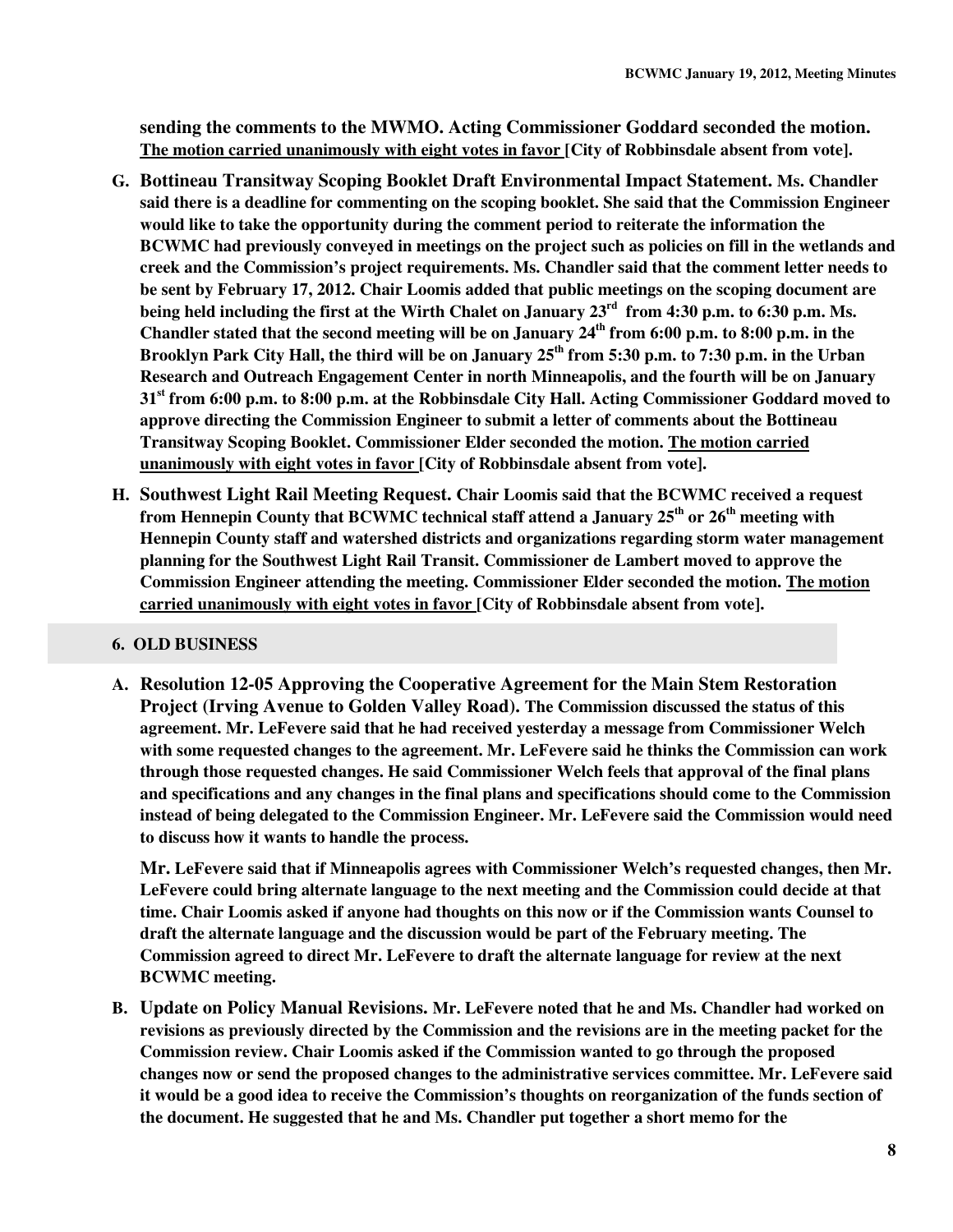**Administrative Services Committee. Chair Loomis said that the Committee has a meeting scheduled for January 27th .** 

# **7. COMMUNICATIONS**

#### *[Commissioner Welch arrives]*

#### **Chair:**

**1. Chair Loomis stated that the next scheduled TAC meeting is in April for the CIP review. She asked if the Commission or TAC thought that a meeting would need to be scheduled prior to April. The Commission discussed the TAC's next step in the Next Generation Planning process and indicated that the Commission should move forward with developing a process in order to give the TAC guidance before turning the item back over to the TAC.** 

**Commissioner Welch brought up his recommendation for the policy change that he made nine months ago regarding the Commission's water quality treatment standards and the triggers for project review and a possible water quality trading or banking program. He said he proposed a framework and he would like it to come to a conclusion. Ms. Clancy said that the TAC did begin that discussion and the former Administrator did create a matrix of the member-cities' ordinances but that the topic has not been picked up again. Ms. Chandler said it would take a little time. Chair Loomis directed a TAC meeting to be tentatively scheduled for March and at the February BCWMC meeting the Commission Engineer can present the status of the information on the topic and then the Commission can decide if the next TAC meeting should be in March or in April.** 

**2. Chair Loomis said that the feasibility report on the Schaper Park Pond will be presented at the February meeting by Keith Pilgrim of Barr Engineering. She asked if the Commission would like Mr. Pilgrim to present on the Twin Lake Management options at the same meeting. The Commission indicated that it would like to hear presentation on the Twin Lake Management options as well.** 

#### **Commissioners:**

- **1. Commissioner Hoshal reported that he and John O'Toole have been reappointed by the City of Medicine Lake as the Commissioner and Alternate Commissioner, respectively, to the BCWMC.**
- **2. Commissioner Hoshal said that TAC member Ferdousi Gramling asked that her thanks be communicated to the TAC for the card.**
- **3. Commissioner Welch expressed his appreciation for the services of Commissioner Langsdorf and Loomis to the Commission during their years of service.**
- **4. Commissioner Hoshal said that available online are the results of the 2010 CAMP monitoring program.**

*[Acting Commissioner Goddard departs meeting and Commissioner Welch takes over representing the City of Minneapolis.]*